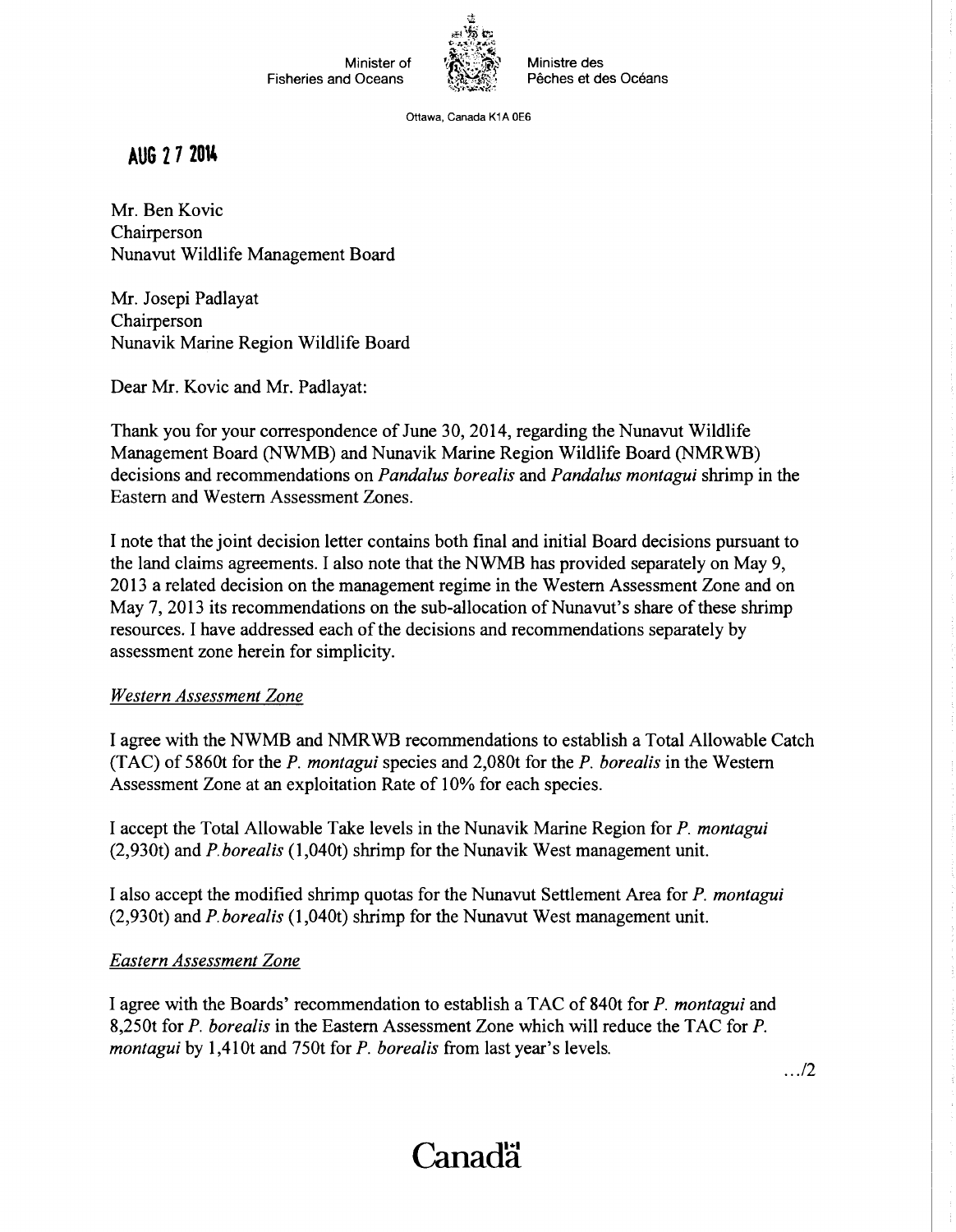In the allocation of the TAC reductions for 2014/15 season, I have given careful consideration to the harvesting activities both within and outside the Nunavut Settlement Area and Nunavik Marine Region as well as obligations under relevant land claims provisions and have decided to maintain the current distribution of the T AC levels for each shrimp species between the management units in the Eastern Assessment Zone ( i.e. Nunavut/Nunavik East, Davis Strait West and Davis Strait East) and the current shares percentages. As a result, the TAC reduction will be applied proportionately to respective quotas in each management unit.

I therefore; accept the Total Allowable Take levels in the Nunavik Marine Region for P. *montagui* (129t) and *P.borealis* (46t) shrimp for Nunavik East management unit; and accept the modified shrimp quotas for the Nunavut Settlement Area for *P. montagui* (301t) and *P. borealis* (183t) shrimp for the Nunavut West management unit. The appended table illustrates the quotas for each management unit based on my decisions herein.

I appreciate the Nunavut Wildlife Management Board (NWMB) and the Nunavik Marine Region Wildlife Board (NMRWB) collaboration and cooperation in the sustainable management of the shared shrimp resource in the north. I understand that the shrimp fishery is underway in the north and interim quotas needed to be made available to facilitate fishing in the area. I encourage the Boards to continue to work with my officials on processes to inform co-management decision making to ensure timely receipt of the Boards' decisions and recommendation for my consideration to avoid delays in fishing operations.

I look forward to continued collaboration with the Boards in the management of this important resource.

Yours sincerely,

Sail Shea

Gail Shea, P.C., M.P.